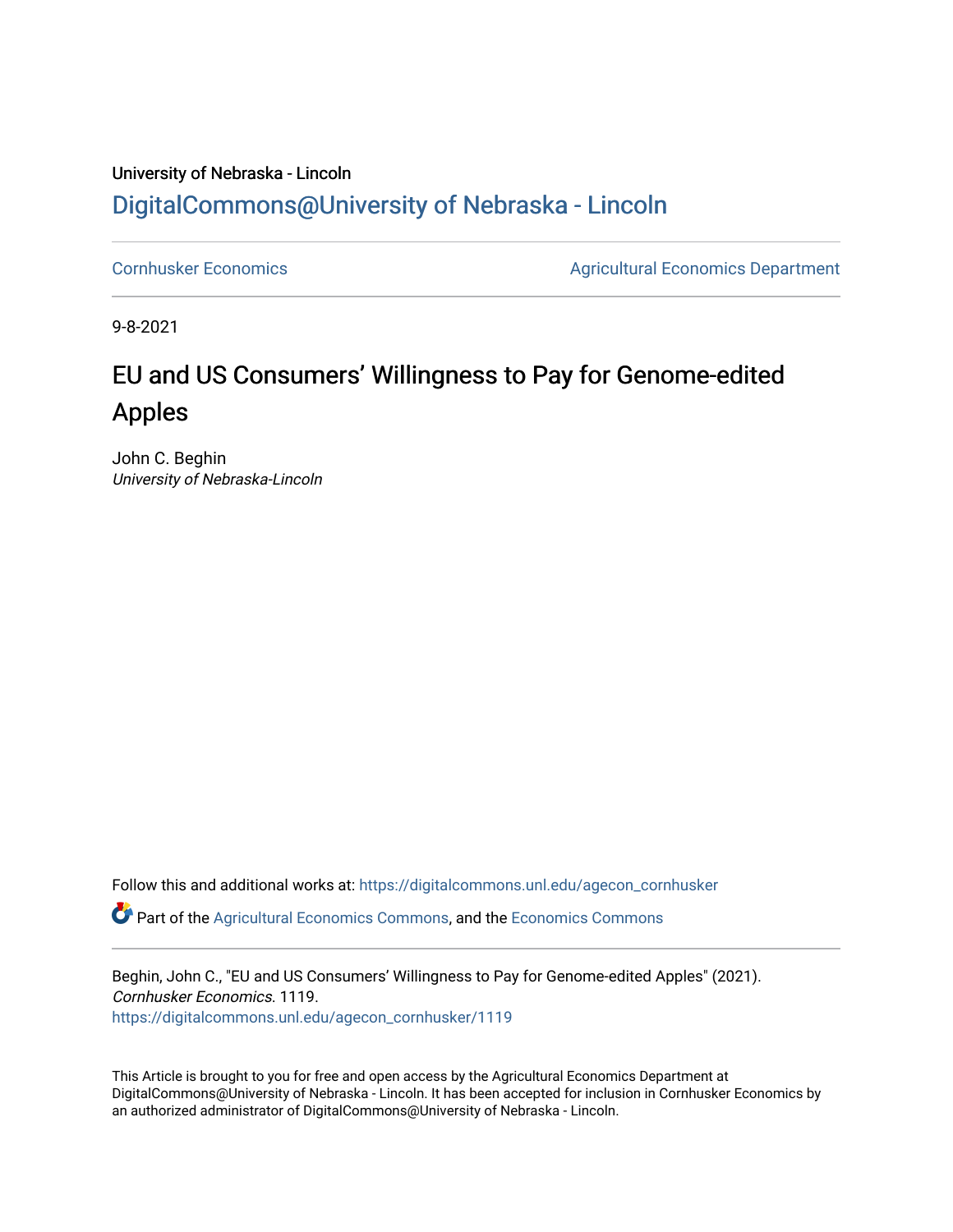agecon.unl.edu/cornhuskereconomics

# Cornhusker Economics

## EU and US Consumers' Willingness to Pay for Genome-edited Apples

New Plant Engineering Techniques (NPETs) refers to new biotechnology tools that allow alterations to a plant's genome by adding, resequencing, or silencing some of its genes or combined with genes from a crossable plant (socalled cisgenesis). NPETs include genome editing (GenEd) tools, such as Clustered Regularly Interspaced Short Palindromic Repeats (CRISPR), and transcription activator-like effector nucleases (TALEN). These techniques lead to mutations in plants, which could have been obtained with conventional hybridization and genetic mutation techniques. For that reason, they may be perceived as more natural. These techniques might raise fewer concerns than transgenic techniques incorporating foreign genes into a plant leading to genetically modified organisms (GMOs). GMOs are as safe as conventional plant substitutes. Nevertheless, consumers in most countries have discounted if not rejected GMOs, especially in Europe. It is important to gauge the social acceptability of these NPETs and their market potential.

This Cornhusker Economics article reports on a project recently published in the journal Appetite (Marette et al., 2021) and measuring consumers' attitudes towards and willingness to pay (WTP) for GenEd apples in Europe and the US. These apples are not available commercially in Europe or the US, although the project was inspired by the newly developed Arctic © apples based on NPETs. The project used hypothetical choices in experimental labs and different technology messages, to estimate WTP of 162 French (as illustrative of Europe) and 166 US Midwest consumers for new apples. These apples do not bruise as easily as conventional apples and do not brown upon being sliced or cut. Messages to consumers in the experiments centered on the social and private benefits of having these new improved apples and on possible technologies leading to these new benefits (alternatively, no technology information, conventional hybrids, GenEd, and GMO). A socio-demographic exit questionnaire was also conducted to gauge consumers' attitudes.

Results show that on average, French consumers do not value the innovation and heavily discount it when it is created via biotechnology. On the other side of the Atlantic, US consumers do value the innovation on average, as long as it is not generated by biotechnology (either GMO or GenEd). In both countries, the steepest discount is for GMO apples, followed by GenEd apples. The average valuations obfuscate the strong heterogeneity in valuation and attitudes among consumers in both countries. The discounting occurs through "boycott" or "protest" by consumers with a pronounced dislike of biotechnology with zero or near zero valuation of the biotech apples. The proportion of protest consumers with zero WTP for the GenEd apples was 42.6% in France and 19.3% in the US. The discounting is weaker for US consumers compared to French consumers.

In both countries, a subgroup of consumers actually put a high value on the improvement. Based on a set of questions in the questionnaire on attitudes towards sciences and innovations in food, the researchers developed an index measuring attitudes towards sciences and new technology. Favorable attitudes offset the discounting of GenEd apples in both countries in econometric estimations reported in Marette et al. Figure 1 shows the premium (WTP for new apple-WTP for conventional apple), ranked in increasing order, for both samples. The orange curve shows the valuation premium/discount when only the information on the improvements is provided. The blue curve shows the same premium/discount when the message also pro-

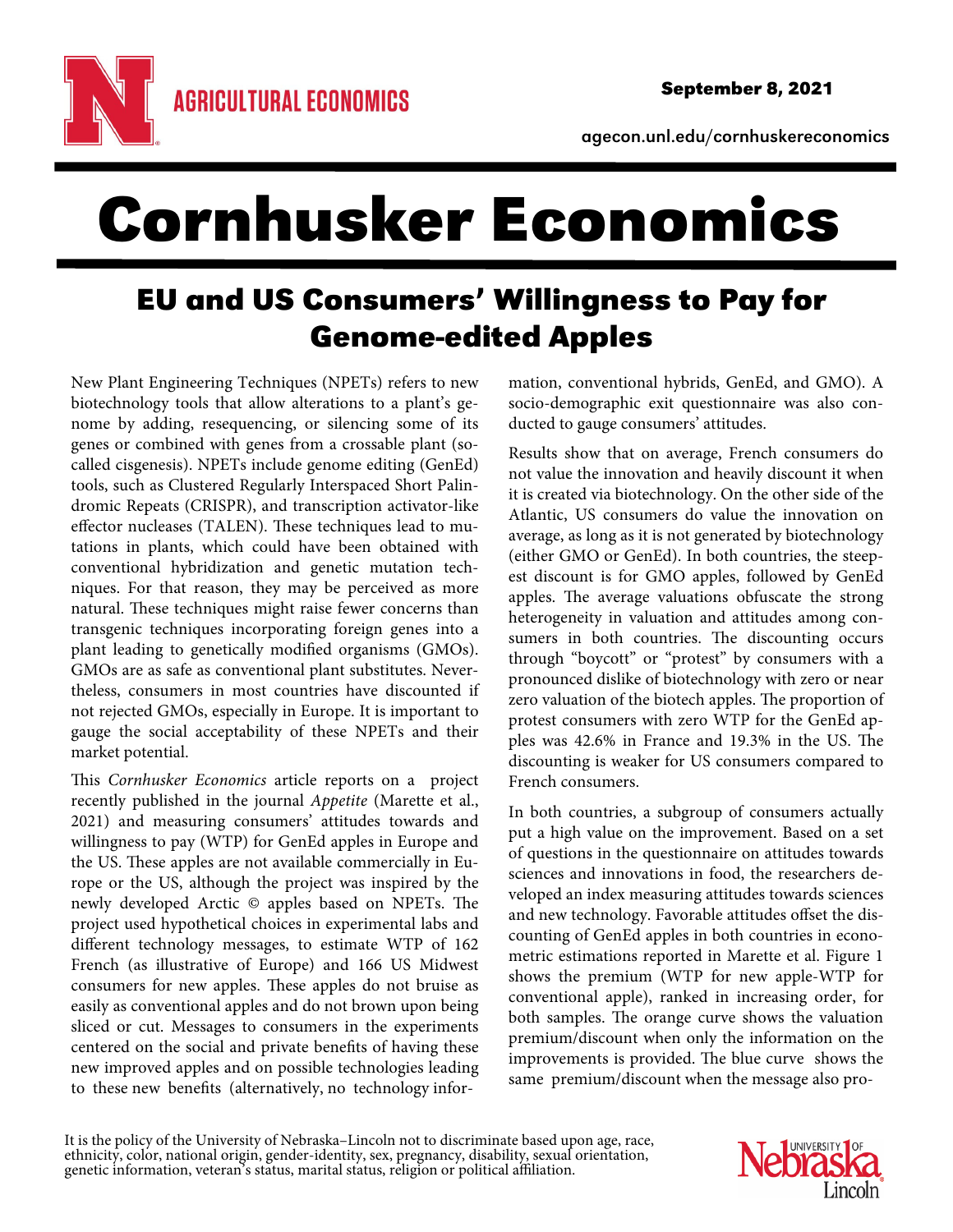vides information on the GenEd technology used to produce the new apple.

The GenEd technology is strongly disliked by many consumers in both countries. The difference in valuations are below zero, indicating the discount for the improved apple. The area between the two curves captures the potential cost of regret if consumers bought the new apples but learned ex -post that the improved apples were created using GenEd technology, which many dislike. The cost of regret is significant and show the importance of informing consumers about the technology underlying the innovation. How to deliver this information is not straightforward because consumers often do not read labels in real retail shopping environments. They also tend to saturate their attention as more information is provided. The marginal impact of additional information decreases quickly, even in experiments. The green circles indicate the two subsets of consumers willing to pay a premium for the improved apple when produced with GenEd technology. For these consumers, the GenEd technology is very slightly discounted (the blue curve stays below the orange curve for most observations). A similar curve and discussion of regret could be done for the GMO technology. Finally, the cost of regret is negligible for the hybrid technology as consumers in both countries view hybrid as natural. The lack of information does not induce regrets later on. These additional cases are not shown to keep the figure manageable.



**Figure 1. WTP differential for new and conventional apples with (blue) and without (orange) tehcnology information in France and the US. Note the zero line crossing the vertical axis is at different height for France and the US. The positive scale is also larger for the US figure than for the French one.**